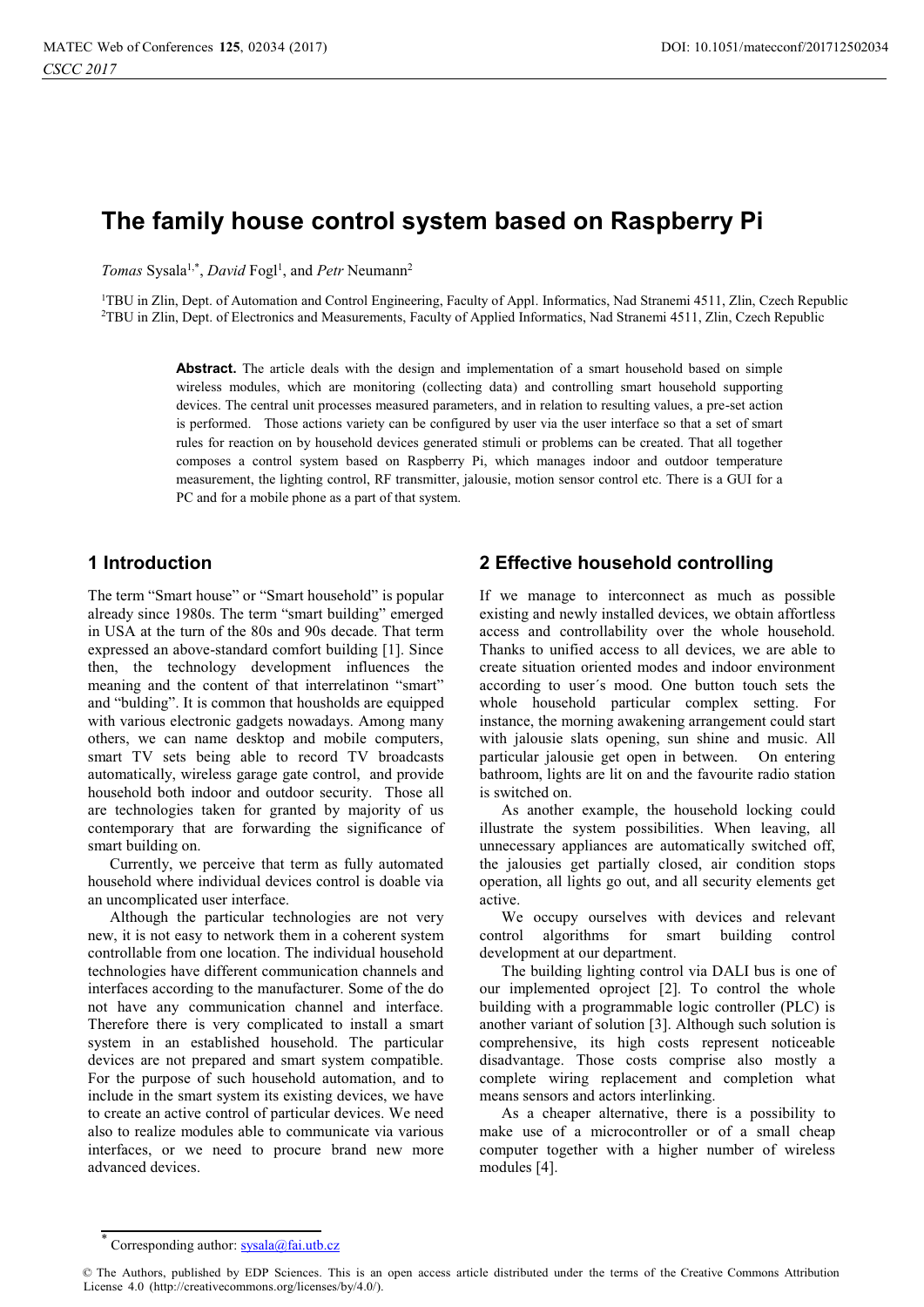## **2.1 Systems on the market**

There are many systems for smart household on the market nowadays. We aim at wireless communication possibility what means that PLC control does not fit in our project goals. PLC application is much more convenient for new buildings where the special wiring is indispensable.

## *2.1.1 Loxone*

Loxone company offers both their flag ship PLC automation based on PLC Miniserver [5] and Miniserver GO [5] without the PLC link what is more advantageous for wireless communication with peripherals.

## *2.1.2 Fibaro*

Fibaro company´s products are based on miniature modules designed for easy installation without special demands on wiring.

Z-Wave protocol oriented control unit is one of Fibaro basic components for smart household. That control unit incorporates Fibaro System Home Center 2 for remote control over all connected devices. The control is executed via web interface as well as mode setting and composing rules for automation [6].

#### *2.1.3 Control4*

The core of Control4 system is a control unit offered in a few variants. Those variants differ in power, in number of ports and integrated devices like audio, and in range of controllable smart devices. Up to 50 devices can be connected to each control unit.

Control4 system does not provide any own wireless sensors and modules. That shortage is substituted for Nyce company´s products represented with wireless modules communicating via ZigBee interface and protocol [7].

## **3 Main ideas of our design**

The designed system proceeds from three basic ideas [4].

#### **3.1 Wireless modules application**

Wireless approach can be regarded as noninvasive form of household automation.

A lot of smart systems is based on PLC application what requires special wiring where a majority of devices and elements is interconnected with cable and relays or with other integrating technologies.

Those systems are advantageous in case of new building and flat construction or when we are refurbishing them including the new wiring installation.

However, if we plan to implement the smart building technology in an existing household, that system represents a costly alternative.

#### **3.2 Open source products utilization**

In pursuance of our project goals, there are employed products and applications developed as community projects so that they are freely accessible for use.

The big advantage of those projets is a numerous user base which the open discussion of problems or presentation of successful solution accompanied with detailed instructions is a standard way of improvement in.

## **3.3 Price**

By employing open source projects and by modular solution of automation by our own, we are able not only modify the system exactly according to our needs, but we can also save money compared to commercial products employing.

## **3.3 Remote access and hosehold system securing**

There is possible to control a smart household not merely from the household itself or its vicinity, but also from any placein the world where the link to our system is possible to establish. The remote access to our system is practicable via mobile phone technologies like GSM or via internet.

## **4 Project main goals**

The following demands are placed on the solution of our smart household control project.

## **4.1 System remote management**

- There is possible to address the system from any computer or mobile device in household concerned.
- To address the system outside that household is permitted exclusively with knowledge of security access data.
- It is possible to configure and monitor all connected devices.

### **4.2 Temperature measurement**

• The temperature measurement inside any room and also outside the household.

### **4.3 Surroundings humidity measurement**

- The humidity measurement inside any room and also outside the household
- The indoor plant soil humidity measurement.

#### **4.4 Movement detection**

• People´s and animals´ movement is detected in selected rooms.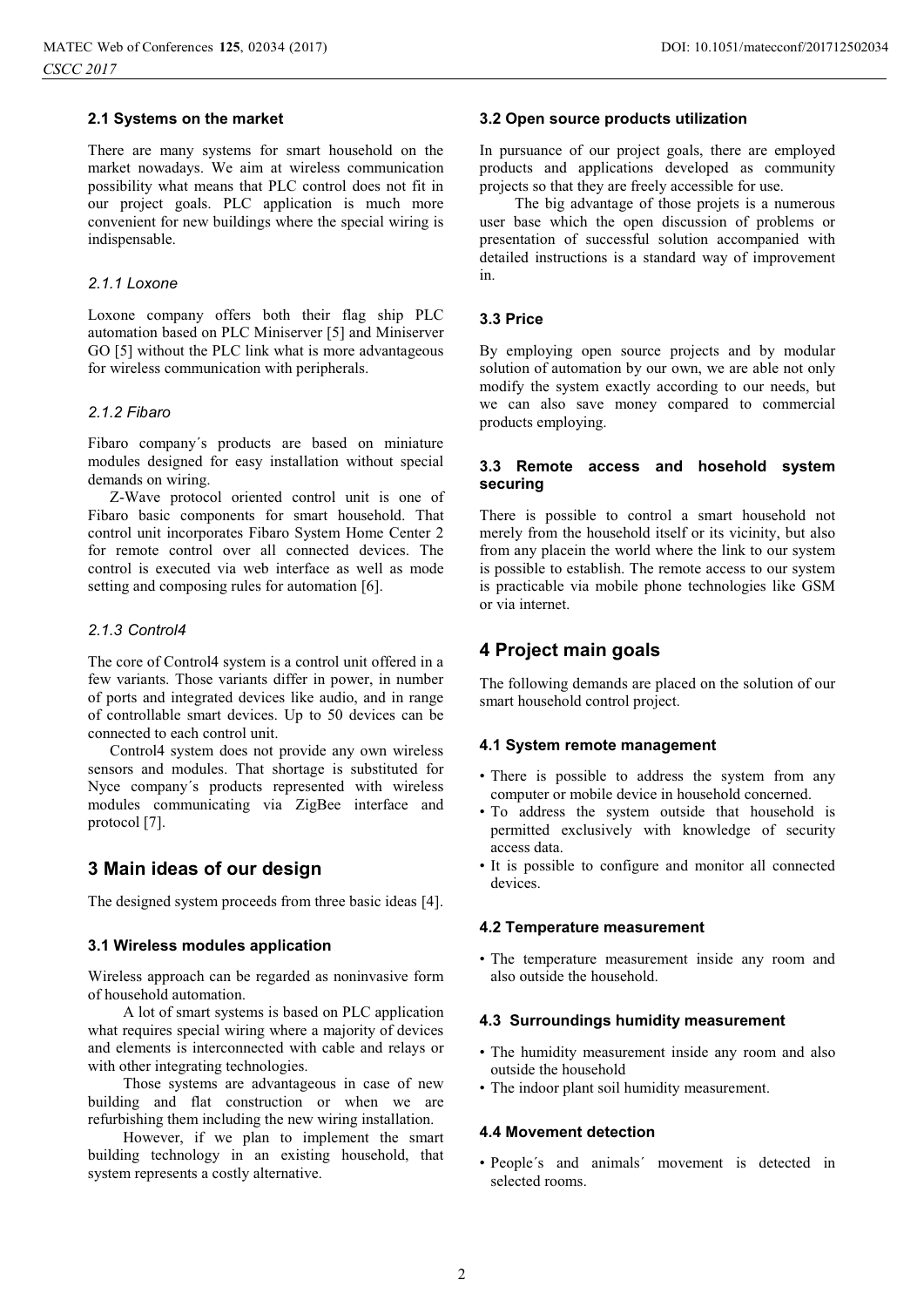## **4.5 Illumination control**

- The light go on/go out in any room is possible without user presence in that very room.
- The light intensity control in any room.

### **4. 6 Jalousie control**

• The indoor jalousie complete control comprising the ful or partial opening/closing.

#### **4. 7 Security camera system**

• Any household place monitoring with streaming and recording opossibility.

### **4. 8 Main entrance control unit**

- The whole system controllability from a fixed place at main entrance.
- The "leaving" button to switch the whole system in the mode of "deserted" household.

## **5 The system structure**



**Fig. 1**. Smart household architecture block diagram [4].

According to aforesaid requirements, the smart building system has been designed. The smart household, MQTT Broker, and database are carried on a server. Individual modules with connected sensors for temperature, air humidity, movement detection, indoor plant soil humidity measurement and the module for windows jalousie control are linked to the system. The light control module is also linked to the system.

## **5.1 Employed components**

#### *5.1.1 Raspberry Pi*

Raspberry Pi is a fully-fledged miniature single-board microcomputer designed and developed by the British Raspberry Pi Foundation aimed at informatics education in highschools [8]. There is not possible to change the configuration of Raspberry Pi because all modules are soldered on one PCB. The GNU/LINUX operational system is iemployed, and it is possible to choose among a few distributions, like Debian, Ubuntu and others.

There is supplied a new model Raspberry Pi 2 in February 2015. That model is fitted out with a new SoC Broadcom BCM2836, and it includes a quadruple processor cores with clock rate of 900 MHz and a SIMD 1 GB memory to increase performance. The inbuilt graphic processor VideoCore IV supports OpenGL ES 2.0, 1080p30, MPEG-4[33]. This model is used by the system as a central control unit for our smart household system concept.





## *5.1.2 GPIO*

General Purpose Input Output – GPIO terminals serve to interconnection with any device with binary communicating interface.

Raspberry Pi 2 board provides following I/O pins:

- 17 I/O pins
- SPI bus pin (Serial Peripheral Interface)
- I2C bus (Inter-Integrated Circuit)

Beside I/O pins, there are also pins for peripherals power supply:

- Two 5 Volts power supply pins
- Two 3.3 Volts power supply pins
- Eight common ground pins

## *5.1.3 Arduino*

Arduino is an open platform with a graphic user interface development environment related to the Wiring environment (similar project like Arduino, i.e. a board with microcontroller and IDE) [9, 10].

The development hardware support is represented with Atmel 8 bit microcontroller boards in many varieties, as for instance ATMega8, ATMega168, ATMega328, ATMega1280 and ATMega2560.

Unlike Raspberry Pi, Arduino is not devised as a desktop so that it does not content any operational system.

As for that, the servicing programs need to be prepared on a different device, and to load it to Arduino afterwards.

The advantage of such solution is a lower energy consumption, and in contrast to Raspberry Pi, it is possible to power those modules from batteries.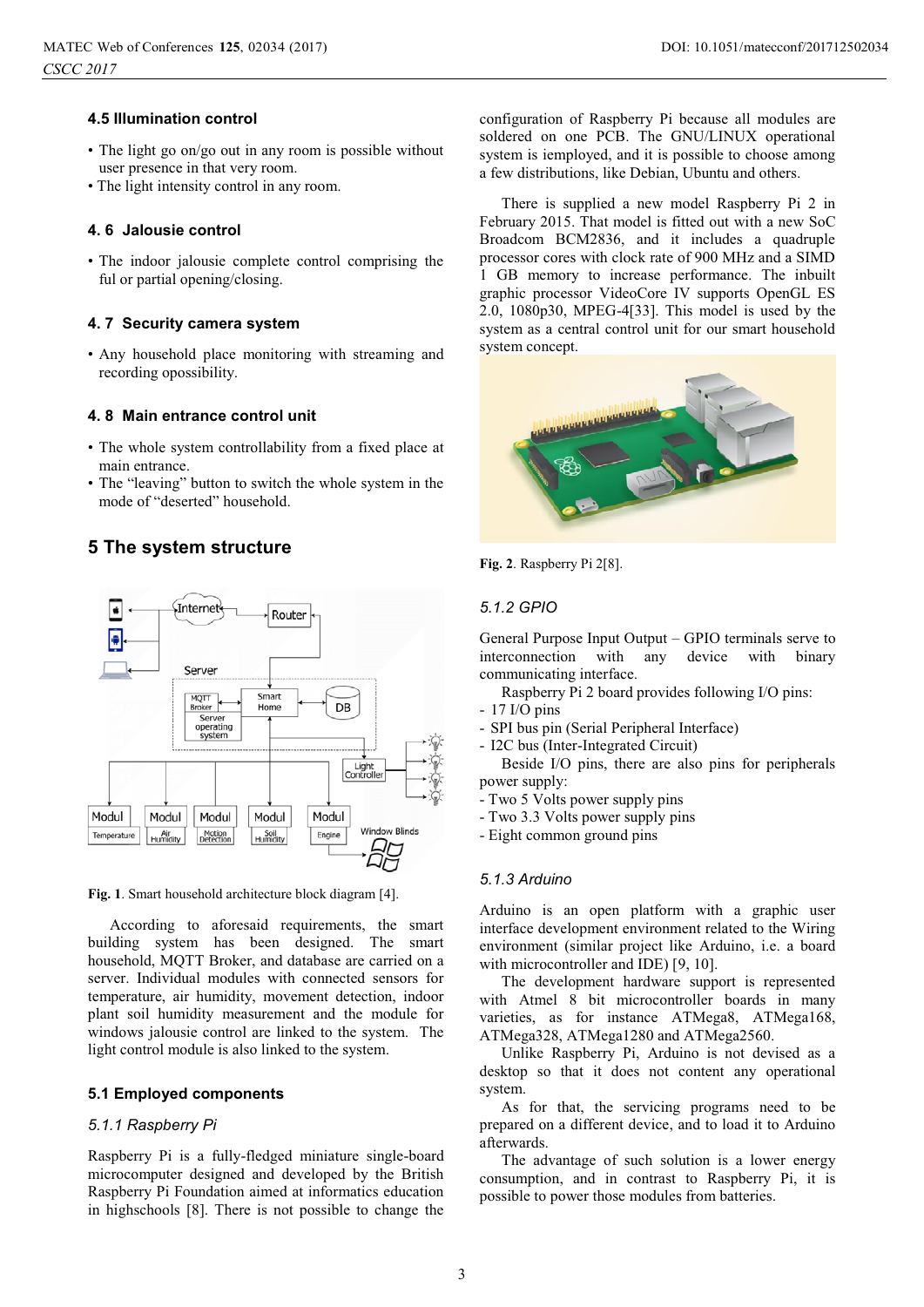## *5. 1. 4 NodeMCU*

NodeMCU is an open IoT platform that was developed from ESP8266 project by processing unit together with micro USB port (for power supply and communication) and with 10 I/O pins (6 digital pins, 3 analog pins and one ADC pin) insertion in a common module. The first generation employs the ESP-12 processing unit with 20 KB SRAM and 4 MB flash memory. The incorporated wifi module supports 802.11b/g/n, devkit nodemcu v0.9 standard [11].

The second generation employs the new processor ESP-12E together with devkit nodemcu v1.0 [12].

## *5.1.5 GPIO*

Like at Raspberry Pi or at Arduino, the NodeMCU includes I/O pins for peripherals communication. The pins sorting follows [13]:

- 6 digital
- 3 analog
- 1 ADC
- Four 3.3 Volts power supply pins
- One 5 Volts power supply pin
- 4 common ground pins

#### **5. 2. Wireless modules**

The majority of wireless modules uses the NodeMCU unit.

### *5.2.1 The NodeMCU supporting scripts implementation*

There are a repeating set of steps in creating and programming individual modules. These steps are as follows:

- 1. Module activation from sleep mode.
- 2. Module connection to WiFi.
- 3. The particular module task execution.
- 4. Communication with the central node.

5. Putting a module in the sleep mode for a set time period.

It is necessary to implement servicing LUA script for a particular function execution.

## *5.2.2 Module initialization*

The module initialization begins with loaded firmware starting (we use basic firmware with LUA language), and with seeking out the initialization script "init.lua". Provided that script is accessible, it starts automatically.

## *5.2.3 Module link to the local WiFi network*

Module tries repeatedly to connect to WiFi network specified in "wifi.config"file which SSID and password are also in. If connection to WiFi fails, or if DHCP server does not assigned IP address, module repets that attempt in 10 seconds interval. In case that connection fails even after that set of attempts, module is put to

sleep mode for 10 minutes. After module activation, the "init.lua"script is launched again.

## *5.2.4 Communication with the central node*

A simple HTTPrest api serves for communication between a notification module and central node. We specify module ID and data to be transferred, and data are sent to central server with the POST utility. Central server processes data, and it sends response HTTP 200 to that module, and server stores data in database or it launches other predefined action according to the implemented procedure. Providing the central application is not able to accept that message, it sends the error code HTTP 400 and saves the information about unsuccessful transaction in logs [4].

#### *5.2.5 Putting module to sleep for a set time period*

In order to serve their purpose, there is necessary to consider the power supply concept of individual modules, and how to minimize energy consumption. There are two groups of modules. First group is characterized by uninterrupted operation. This group includes sensors and modules waiting all the time for launching event, like movemen sensor, jalousie control, camera system etc. The second group includes so called notification sensors that are measuring physical quantities in regular intervals. In between, those sensors can enter the slee mode which they are consuming minimum energy in until they are activated to perform their task.

## *5.2.6 Temperature measurement module*

There exist both simple sensors measuring only temperature and advanced sensors measuring also air humidity. The air humidity could be interesting for case of keeping constant household humidity by automatic humidifiers. Nevertheless, same rooms are not interesting for humidity control so that only temperature measurement is sufficient. In that case, we can use a cheaper sensor. DS18B20 sensor has been selected for our project. When also humidity level is of our interest, we can choose DHT11 sensor or a more expensive but more accurate sensor DHT22.

For a created module fulfils its function of temperature measurement and data passing to server, it is necessary to implement ULA language script. The function of that script is as follows:

1. Module activation from sleep mode ("init.lua").

2. Module connection to WiFi ("wifi.lua").

3. Temperature value reading from sensor ("temp ds18b20.lua").

4. Temperature forwarding to server ("data send.lua").

5. Putting module in sleep mode for a specified time period ("sleep.lua").

The sleep mode after task execution saves the connected battery energy.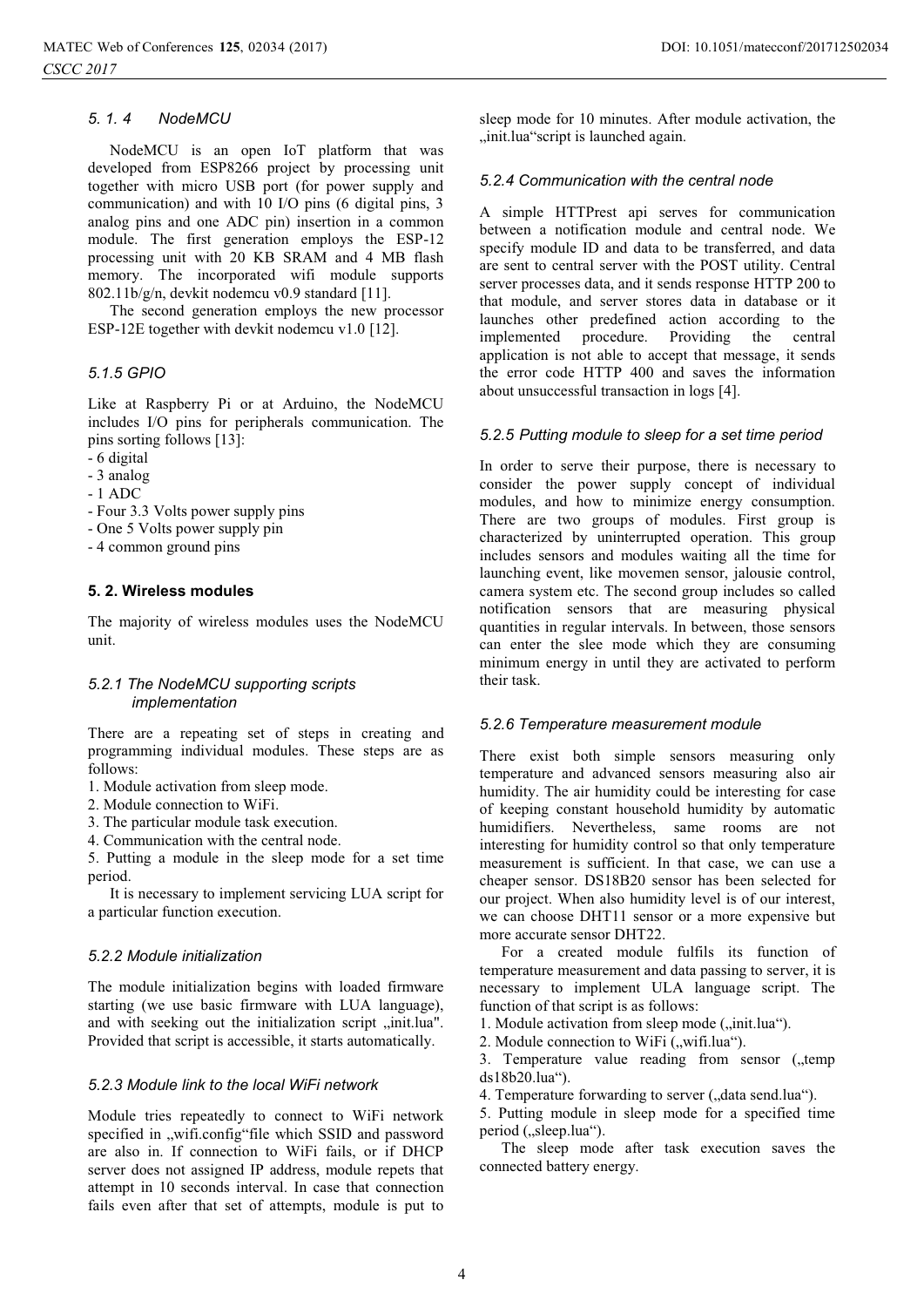### *5.2.7 Humidity measurement module*

There exist many sensors for the soil humidity measurement. The budget-wise sensor Produino LM393 has been selected for our project.

That sensor is one of the cheapest on the market (1.7 EUR). That sensor enables humidity evaluation both in digital and in analog form (relative humidity percentage in the range of  $0 - 100$ . Nevertheless, the digital form is very inaccurate, and it indicates only exceeding of preset humidity limit.

The house plants soil humidity is unlike the temperature changing not so frequently so that there is not necessary to awake module every 10 minutes. It is sufficient to set sleep mode for an interval of about 60 minutes (the maximum value is about 71 minutes). The module with batteries operational time can be remarkably extended.

## *5.2.8 Movement detection module*

One of the most frequently used sensors are the movement sensors installed in buildings and in households. Those sensors are most often used for entrance automatic lights, toilet lights and in other windowsless rooms.

The movement detection module has been realised with commercial models NodeMCU and HC-SR501. HC-SR501 module can identify movement in angle of 120° and distance of 7 meters (price 1 EUR) [14, 15].

The sensor data is read via digital pin D4 which is set to mode  $, gpio.INT$ ", and with the help of  $, gpio.trig()$ " function, we put pin D4 in automatic detection mode. In that mode, pin D4 waits for event (callback), and in case of logic 1 reception, module calls the preset function. There takes place a notification of central node about movement detection with "data send.lua"script and "Motion"data type in our case.

## *5.2.9 Household lighting control module*

The household lighting control requires not only module creation with wireless communication addressing ability to a mobile device, but also a wireless control of lighting itself. All foregoing modules are exclusively collecting physical quantities data, but they do not communicate with their environment. Providing that we need to control remotedly, we need to deal with a problem what to communicate at lights with. Common house light is connected to the mains voltage of 230 volts, and it is controlled with a touch switch is located at the wall or it may be located at the power supply cable.

The further requirement concerns light intensity control, so called dimming possibility [16].

There is emerging also a WiFi application for house lights remote control besides the radio controlled sockets in couple of recent years. Unlike a simple controlling element insertion between bulb and socket, there are modified light bulbs containing embodied radio receiver. Nevertheless, that system comprises another component called WiFi Hub that receives simple UDP packets

initiating the radio signal for individual bulbs control. Such arrangement is easy to implement and to control via any device communicating via a WiFi link. The higher costs of such solution are compensated for much easier incorporation in our smart household system [17].

## *5.2.10 Window jalousie adjustment module*

The last module for smart household system design is an automatic jalousie controller. There exist many jalousie system concepts. In our project, we are concentrated on the current broadly used system of indoor horizontal jalousies supplied for common plastic window design. That system is handled by means of bead pull-chain driving the shaft of window blind.

The simpliest way how to handle window blinds is a direct shaft rotation handling. That way of handling has a drawback in module mounting on pull-chain end what means a higher pull force for pulling the blind up. Thet is why we need 12 volts motor and adaptor power supply.

One of few stepping motors with operational voltage of 12 volts is 28BYJ-48 motor. Stepping motors are well applicable for jalousie handling because of stepwise controlled rotation in accurate number of steps. There is 64 steps needed for one turn of the motor shaft.

#### **6 Camera supervising system**

One of the main security elemnts for household security is without doubt camera supervising system. It guards the household both against intrusion from outside and also monitors various parts of household, like child´s rooms and animals without personal presence necessity. The majority of camera systems is also detecting movement, and in case of such event, camera system can notify user, send the event documenting picture, or it can start event recording.

There exists a huge amoun of various camery systems for household security provision. The most important attributes of a quality camera is its functionality, placement variety, and also its ability to communicate with other systems. The outdoor camera required attributes set will naturaly differ from the indoor camera one.



**Fig. 3.** Raspberry Pi Camera module [18].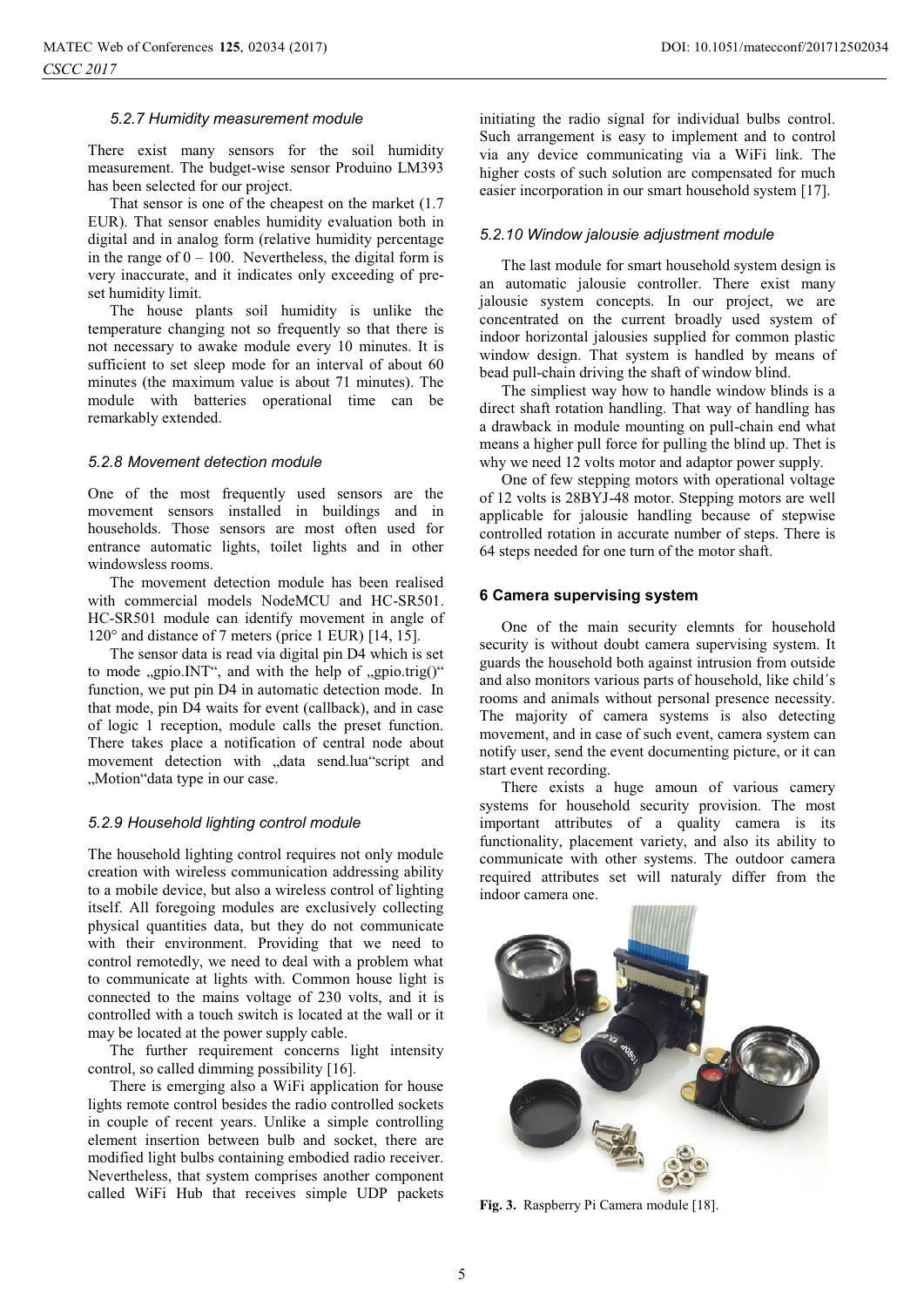We have employed the Raspberry Pi camera for our project. Its integration in system is easy, and its performance in household projects is excellent.

## *6.1 Camera installation in Raspberry Pi*

The Raspberry Pi camera module is capable of taking full HD 1080p photo and video and can be controlled programmatically.

If we want to use camera also during the night, it is recommended to accomplish it with two infrared light generating LEDs. Those LEDs are to be fixed with screws on the camery PCB, one LED on each side.

That camera enables also streaming services. The access to video stream is possible via a PC or via mobile application "IP Cam Viewer Lite". That application is available for both mobile platforms Android and iOS as well.

## **7 OpenHAB server implementation**

OpenHAB (Open Home Automation Bus) is a server Java application designated for home automation. It offers both a server backend running ounder all common operational system versions (Windows, Linux, OS X) and also frontend in the form of web environment plus mobile applications for Android and iOS. It is an open code project what means that application is free of charge under the EPL licence. That is why OpenHab is becoming an excellent candidate for household automation and smart household creation starting projects.

The system is modular, and it is possible to extend it with addons serving as interface for peripherals. Among those extensions, we can find also binding to Milight system for light bulb control, binding to MQTT broker in both modes publish/subscribe, email client, bluetoth and others.

The other part represents a data repository, which stores states of all connected elements. It takes care for synchronization among all connected packages. All obtained data can be stored in a database, in a harddisk or in cloud systems to ensure durability even after system restart.

OpenHab Log serves for data storage in log files or in databases. The RRD4J (Round Robin Database for Java) is a default database serving mostly for diagram generation in user environment [21].

The other possibility is a link to SQL database or to another one. Providing we store data in files, we find them in openhab home/logs directory [22].

## **7.1 Graphic User Interface - GUI**

OpenHab makes possible to answer individual queries directed to the databases, and to present response in predefined graphic windows. Those windows are to be displayed on a computer s, mobile phone or tablet screen with any operational system.

The windowas creation description is beyond the scope of this article. Nevertheless, the following figures illustrate resulting windows example.

| <b>Bedroom</b><br><b>Home</b> |        |
|-------------------------------|--------|
| Light                         | $\cap$ |
| <b>Color Mode</b>             |        |
| <b>Dimmer</b>                 |        |

**Fig. 4.** OpenHab adding items – bedroom [4].

| <b>BOU O</b> My House                                      |                    |
|------------------------------------------------------------|--------------------|
| $\leftarrow$ $\rightarrow$ C' $\Box$ rasberrypi.myhouse.cz | ☆ :                |
|                                                            |                    |
| N.<br><b>First Floor</b>                                   | >                  |
| <b>Ground Floor</b>                                        | $\rightarrow$      |
| Cellar                                                     | $\rightarrow$      |
| <b>D</b> Outdoor                                           | $\rightarrow$      |
| Weather                                                    |                    |
| <b>L</b> Outside Temperature                               | 32.0 °C >          |
| Date                                                       |                    |
| 12 Date                                                    | Friday, 14.08.2015 |
| Demo                                                       |                    |
| Group Demo                                                 | >                  |
| <b>Ill</b> Widget Overview                                 | $\rightarrow$      |
| Multimedia                                                 | $\rightarrow$      |

**Fig. 5.** OpenHab map creation – rooms [4].

This work was supported by the Ministry of Education, Youth and Sports of the Czech Republic within the National Sustainability Programme project No. LO1303 (MSMT-7778/2014) and also by the European Regional Development Fund under the project CEBIA-Tech No. CZ.1.05/2.1.00/03.0089.